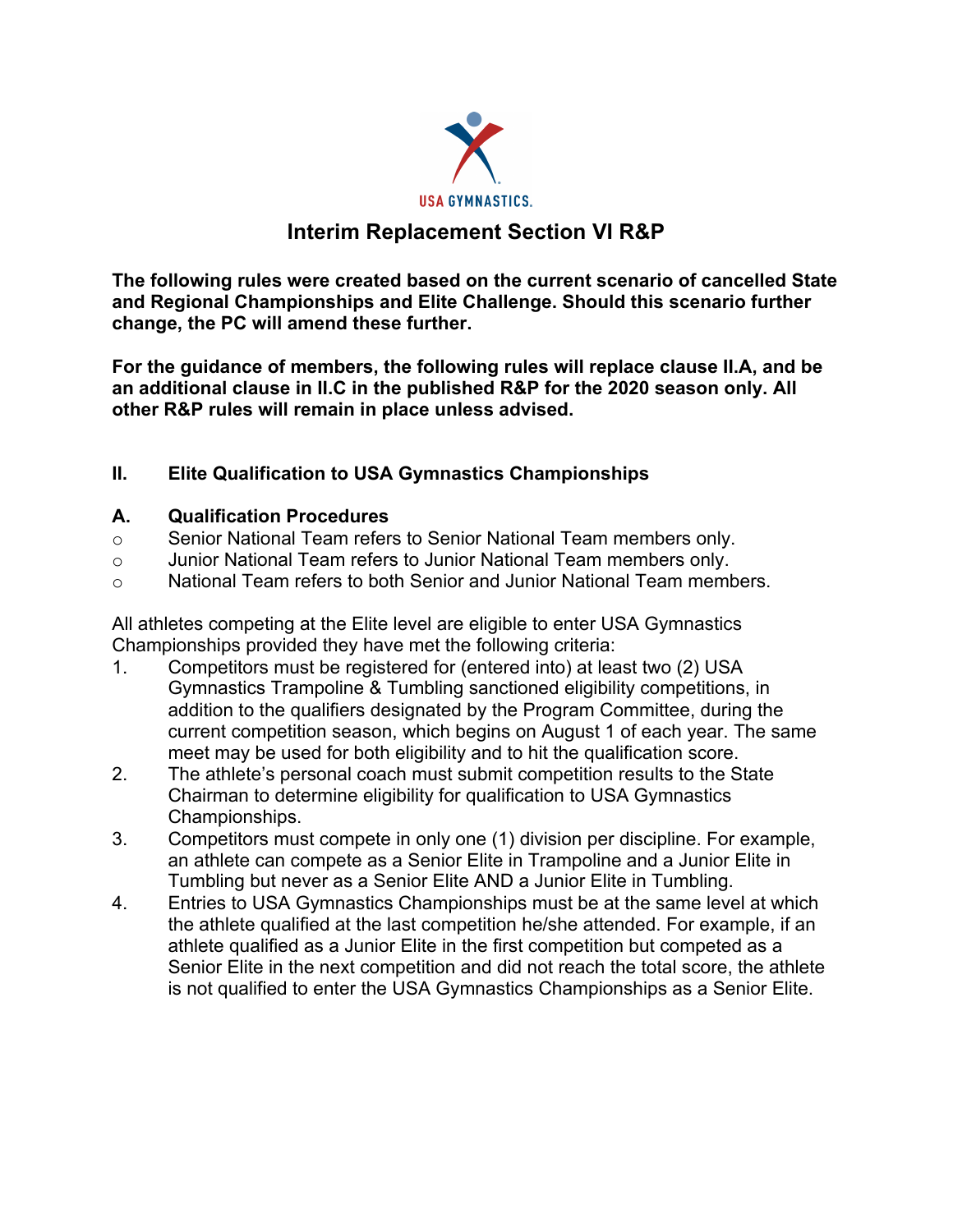- 5. Qualification Competitions:
	- a. Athletes must be registered for (entered into) or had the competition requirement waived (as below), for at least two (2) of the three (3) qualification competitions as determined by the Elite Committee.
		- State Championships
		- Regional Championships
		- Elite Challenge
		- i. For State and/or Regional Championships cancelled after the closing date, as well as Elite Challenge, athletes must have been registered for that Championships.
		- ii. For State and/or Regional Championships cancelled prior to the closing date, the requirement to compete at that Championships is waived.
- 6. The competitors must qualify at the State Championships or Regional Championships for the state/region in which the competitor's club is a member. Athletes with extenuating circumstances may apply to compete in another State or Region. The petition must be sent to the Regional Chair, and will be voted upon by the Regional Chair, Relevant Committee (JO or Elite) Chair and USA Gymnastics Athlete Representative. All rules and/or directives of the replacement competition must be abided by.
- 7. Athletes must meet the modified requirements (defined as 2.0 lower than the 2020 qualification scores detailed in the R&P) in the qualification round at any sanctioned meet within the current competitive season as follows:

| <b>Division</b>      | R1+R2 Total<br>Score (excl.<br>ToF) | <b>Skills</b><br><b>Completed</b> |
|----------------------|-------------------------------------|-----------------------------------|
| YE 11/12 Female      | 54.5                                | 20                                |
| YE 11/12 Male        | 54.5                                | 20                                |
| YE 13/14 Female      | 55.0                                | 20                                |
| YE 13/14 Male        | 55.5                                | 20                                |
| Open Female          | 56.0                                | 20                                |
| Open Male            | 56.5                                | 20                                |
| Junior Female        | 56.0                                | 20                                |
| <b>Junior Male</b>   | 56.5                                | 20                                |
| <b>Senior Female</b> | 57.5                                | 20                                |
| <b>Senior Male</b>   | 59.0                                | 20                                |

a. Trampoline

b. Tumbling

| <b>Division</b>    | R1+R2 Total  | <b>Skills</b>    |
|--------------------|--------------|------------------|
|                    | <b>Score</b> | <b>Completed</b> |
| YE 11/12 Female    | 55.5         | 16               |
| YE 11/12 Male      | 55.5         | 16               |
| YE 13/14 Female    | 55.6         | 16               |
| YE 13/14 Male      | 56.0         | 16               |
| Open Female        | 55.6         | 16               |
| Open Male          | 56.2         | 16               |
| Junior Female      | 55.6         | 16               |
| <b>Junior Male</b> | 56.2         | 16               |
| Senior Female      | 56.2         | 16               |
| <b>Senior Male</b> | 57.9         | 16               |